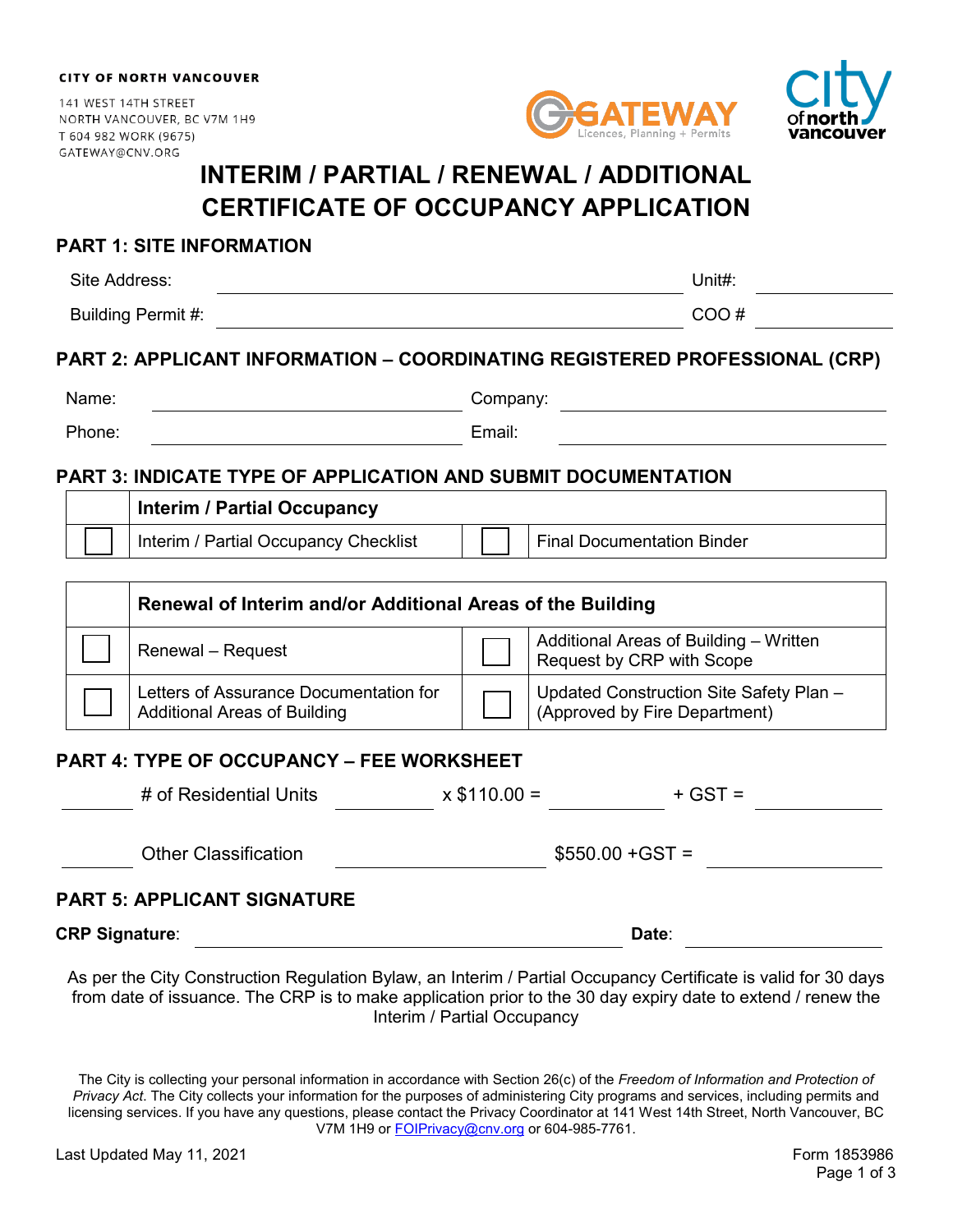141 WEST 14TH STREET NORTH VANCOUVER, BC V7M 1H9 T 604 982 WORK (9675) GATEWAY@CNV.ORG





# **Interim/Partial Occupancy Documentation Checklist New Complex Buildings**

The Documentation Checklist and all required documentation must be submitted to the Building Inspector five business days prior to final building inspections and the life safety demonstration scheduling.

The Documentation Checklist and all required documentation must be submitted in a tabbed ring binder. Numbered tabs are to correspond to the Checklist requirements below.

Building Permit Number: **Example 10** and the set of the set of the set of the set of the set of the set of the set of the set of the set of the set of the set of the set of the set of the set of the set of the set of the s

Project Address:

### **Submission Requirements**

| <b>Included</b>  | Tab            | Item                                                                                                                                                                                      | <b>Office Use</b> |
|------------------|----------------|-------------------------------------------------------------------------------------------------------------------------------------------------------------------------------------------|-------------------|
| <b>Tick Box)</b> |                |                                                                                                                                                                                           | <b>OK</b>         |
|                  | 1              | Interim / Partial Occupancy Application Form<br>$\blacksquare$<br>Fee payment<br>٠                                                                                                        |                   |
|                  |                |                                                                                                                                                                                           |                   |
|                  | $\overline{2}$ | Provide letter from Code Consultant that supports and<br>٠<br>identifies areas are safe to occupy, identifies any<br>deficiencies and areas to be excluded.                               |                   |
|                  | 3              | Provide floor plans for the entire project and site plan<br>Ξ<br>identifying areas that are proposed to be occupied and<br>excluded.                                                      |                   |
|                  | 4              | Updated Construction Fire Safety Plan for the entire<br>$\blacksquare$<br>project to be submitted to Fire Department for review.<br>Submit copy to Building Department.<br>$\blacksquare$ |                   |
|                  | 5              | Fire Protection and Life Safety Demonstration Protocol /<br>$\blacksquare$<br>Procedure.                                                                                                  |                   |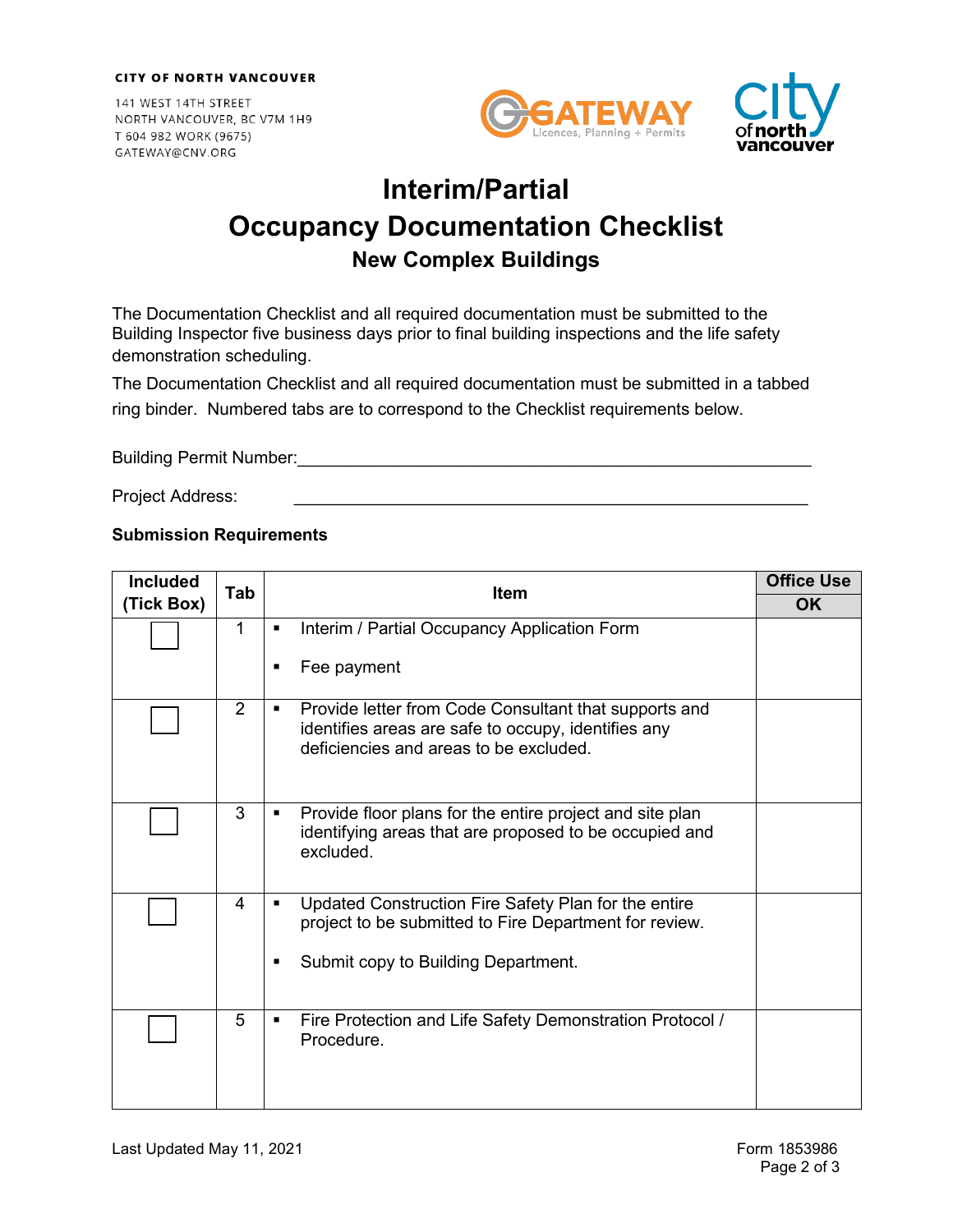# **Interim/Partial Occupancy Documentation Checklist**

| <b>Included</b> | Tab | Item                                                                                                                                                                                                                                                                                                          | <b>Office Use</b> |
|-----------------|-----|---------------------------------------------------------------------------------------------------------------------------------------------------------------------------------------------------------------------------------------------------------------------------------------------------------------|-------------------|
| (Tick Box)      |     |                                                                                                                                                                                                                                                                                                               | <b>OK</b>         |
|                 | 6   | <b>Letters of Assurance</b><br>1. Co-ordinating Registered Professional<br>Architectural<br>2.<br>3. Structural<br>4. Mechanical<br>5. Plumbing<br>6. Fire Suppression Sprinklers<br>7. Electrical<br>8. Geotechnical (Temporary)<br>9. Geotechnical (Permanent)<br>10. Fire Suppression - Commercial Kitchen |                   |
|                 | 7   | <b>Professional Review Letters</b><br>1. Alternative Solutions - Letters of Completion<br>2. Integrated Fire Protection and Life Safety Systems (as per<br>CAN/ULC-S1001)-<br>3. Integrated Testing Coordinator - confirmation letter                                                                         |                   |
|                 | 8   | <b>Fire Alarm</b><br>1. Fire Alarm Verification Certificate (as per CAN/ULC S537)<br>2. Fire Alarm Verification Report (Appendix C, CAN/ULC<br>S537)<br>3. Certificate or Signed Contract from ULC-Listed Monitoring<br>Agency (as per CAN/ULC S561)                                                          |                   |
|                 | 9   | <b>Provincial Approvals</b><br>Certificate to Operate Elevating Device (one for each<br>1.<br>device)<br>2. Technical Safety BC - Gas Approval<br>3. Vancouver Coastal Health Approval - Pools/Hot<br>Tubs/Spray                                                                                              |                   |
|                 | 10  | <b>Survey - BCLS</b><br>Include setbacks, elevations, height of building and roof<br>top structures.                                                                                                                                                                                                          |                   |
|                 | 11  | <b>As-Built Drawings</b><br>May be requested by the inspector<br>٠<br>Depending on site changes from approved permit<br>П<br>drawings<br>PDF format - each page to indicate 'As-Built' and dated<br>٠                                                                                                         |                   |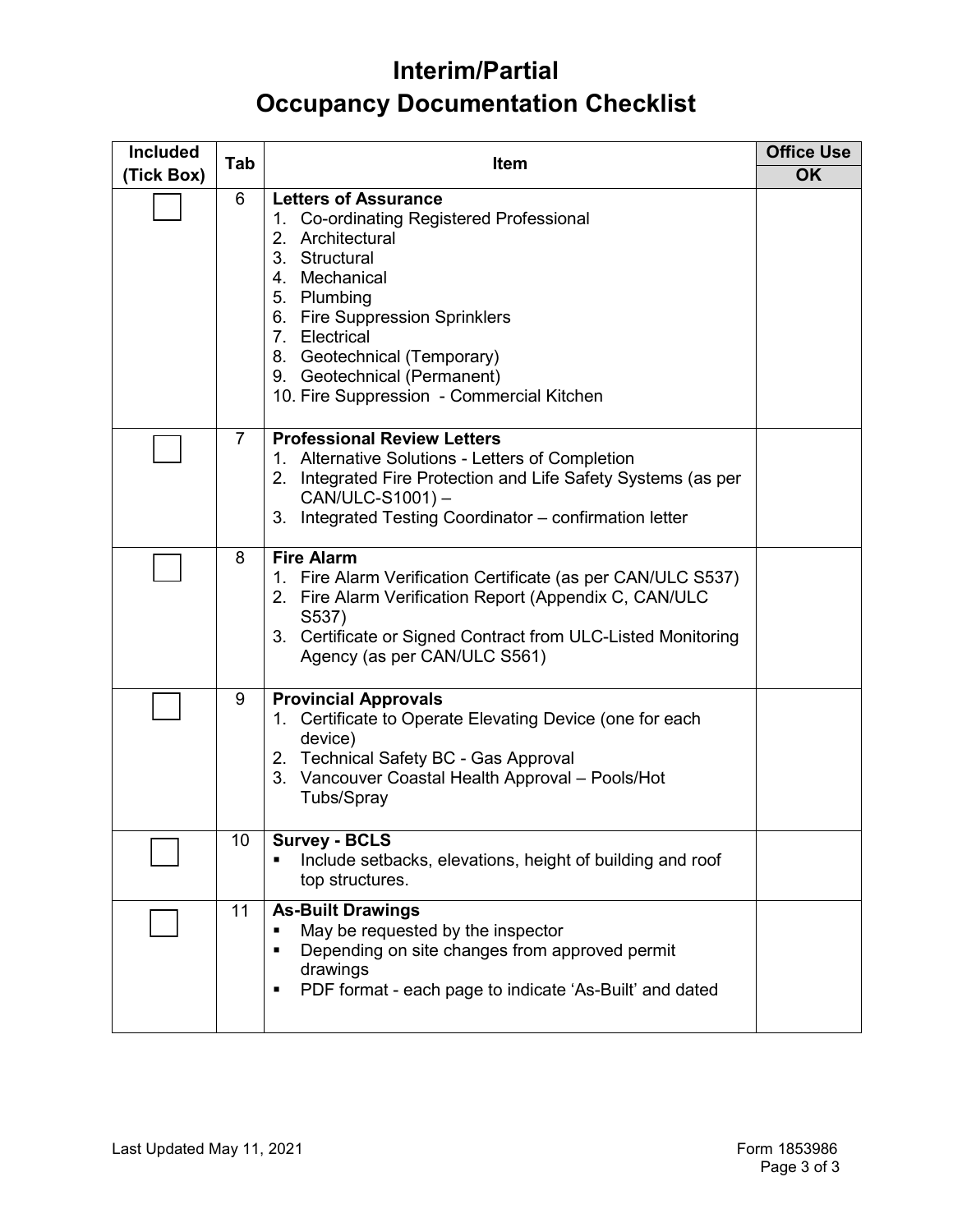141 WEST 14TH STREET NORTH VANCOUVER, BC V7M 1H9 T 604 982 WORK (9675) GATEWAY@CNV.ORG





## **Interim/Partial Occupancy Procedure NEW COMPLEX BUILDINGS**

The Co-ordinating Registered Professional is to facilitate all inquiries and documentation regarding the project.

- The Interim/Partial Occupancy Checklist and all required documentation to be submitted to the Building Inspector a minimum of five business days prior to final building inspections being arranged.
- **Final Building Inspections and Life Safety Demonstration will be scheduled by the** Building Inspector once a complete documentation package is reviewed and trade inspection approvals obtained.
- Final Building Inspections are conducted in advance of and on a separate day than the Life Safety Demonstration.
- **•** Depending on scope of work, multiple days may be required for Inspections.

In order for the City to consider Interim / Partial Occupancy the following is to be completed:

- Interim / Partial Occupancy Application submitted.
- **Application fee paid.**
- **Interim/Partial Occupancy Checklist with final documentation binder.**
- Trade Permits confirm trade contractors have obtained partial final / interim occupancy approvals for:
	- **Electrical** Plumbing **Sprinkler** Plumbing Service / Drainage Gas
- Contact CNV departments directly for site reviews to confirm interim / partial occupancy approvals obtained:
	- Fire Department Engineering Department Planning Department Lonsdale Energy Corporation